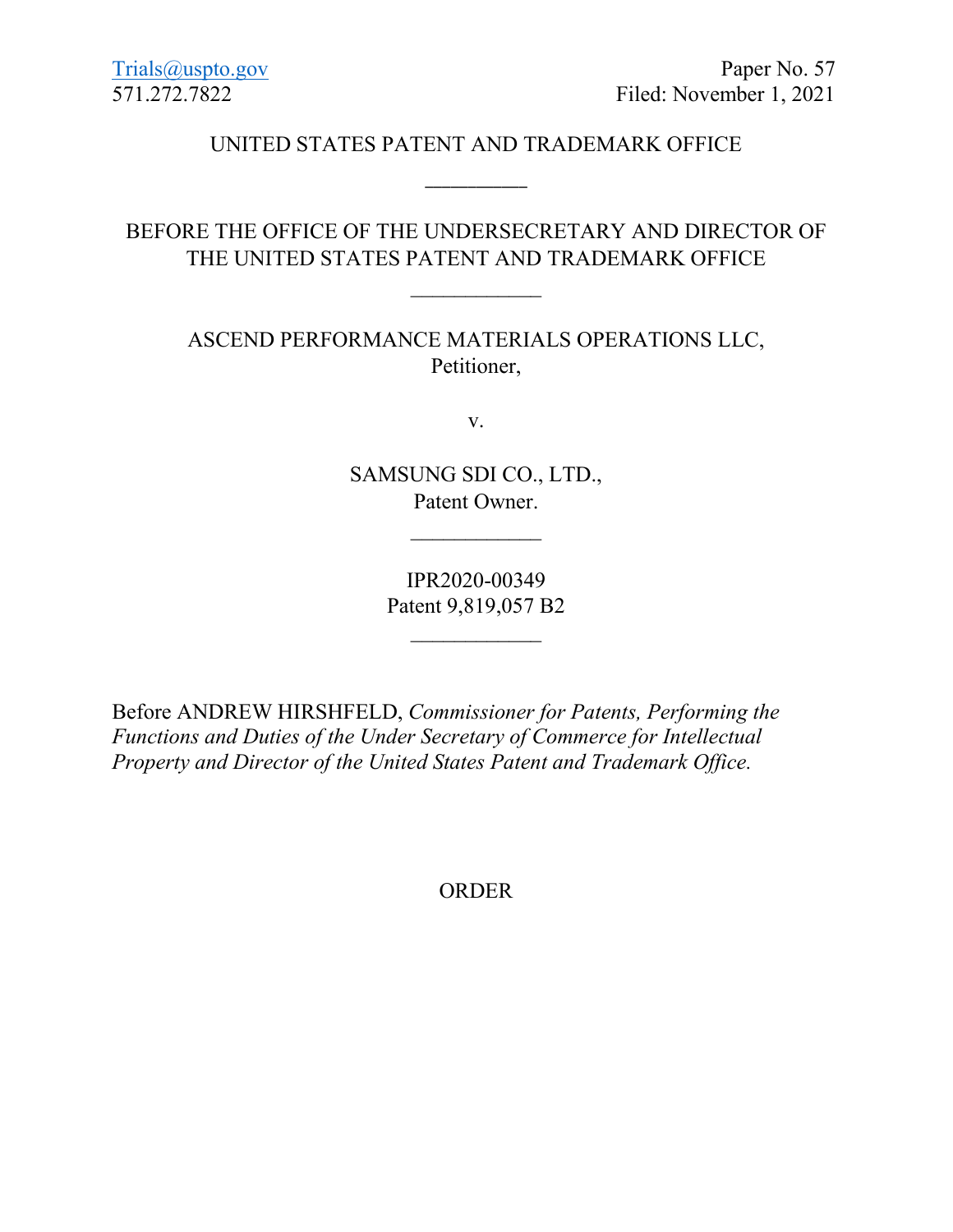# IPR2020-00349 Patent 9,819,057 B2

l

Samsung SDI Co., Ltd. ("Patent Owner") requests Director review of the Patent Trial and Appeal Board ("Board") Final Written Decision determining all challenged claims of U.S. Patent No. 9,819,057 B2 ("the '057 patent") unpatentable (Paper 53, "Decision" or "Dec."). Paper 54; Ex. 3100. In the Final Written Decision, the Board found claims 1–5 and 13–17 unpatentable as anticipated by the Shimura<sup>[1](#page-1-0)</sup> reference and as having been obvious over the Fujii<sup>[2](#page-1-1)</sup> and Yamada<sup>[3](#page-1-2)</sup> references. *See* Dec. 37 (summary table setting forth the Board's unpatentability conclusions). Patent Owner argues that Director review is appropriate because: (1) the Board "erred in failing to separately consider species claims 5 and 17" of the '057 patent, which are entitled to the provisional priority date and which antedate the Shimura reference; (2) the Board's obviousness ground of unpatentability over the Fujii and Yamada references "materially differed" from the ground asserted in the Petition; (3) the Board "improperly ignored the [specification of] the '057 patent" and the prosecution history in reaching its conclusion of obviousness over Fujii and Yamada; and (4) the Board overlooked Patent Owner's arguments against Yamada when considering the obviousness ground of unpatentability. Paper 54, 5, 8, 12, 14–15.

I have considered Patent Owner's request. I determine that Director review should be granted as to Patent Owner's first argument because "[p]atent claims are awarded priority on a claim-by-claim basis based on the disclosure in the priority applications," *Lucent Techs., Inc. v. Gateway, Inc.*, 543 F.3d 710, 718 (Fed. Cir. 2008), and the Board's Decision did not specifically address claims 5 and 17. Dec. 19–20. The case is thus remanded to the Board to address whether claims 5

<span id="page-1-0"></span><sup>1</sup> WO 2012-029388, published March 8, 2012 (Ex. 1004; Ex. 1005 (English translation)).

<span id="page-1-1"></span><sup>2</sup> EP 2 120 279 A1, published November 18, 2009 (Ex. 1006).

<span id="page-1-2"></span><sup>3</sup> US 2011/0311864 A1, published December 22, 2011 (Ex. 1026).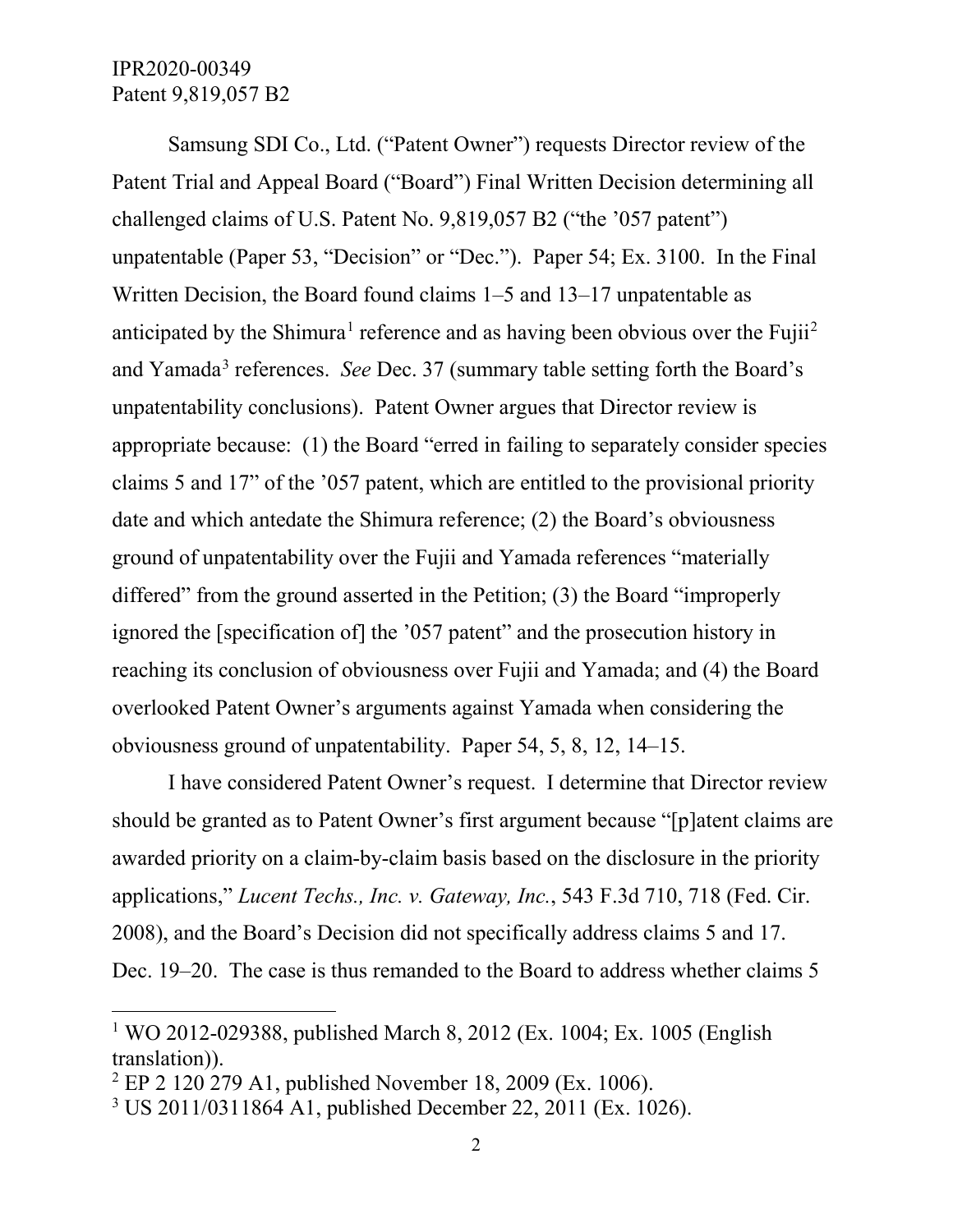# IPR2020-00349 Patent 9,819,057 B2

and 17 of the '057 patent are entitled to the September 7, 2012, priority date of the provisional application and to address the patentability of claims 5 and 17 in view of the appropriate filing date, in light of the existing record. Director review is denied as to Patent Owner's second through fourth arguments.

Accordingly, based on the foregoing, it is:

ORDERED that the Board's Final Written Decision (Paper 53) is vacated; and

FURTHER ORDERED that the Board shall issue a new final written decision that also addresses whether claims 5 and 17 of the '057 patent are entitled to the September 7, 2012, priority date of the provisional application and the patentability of claims 5 and 17 in view of the appropriate filing date.